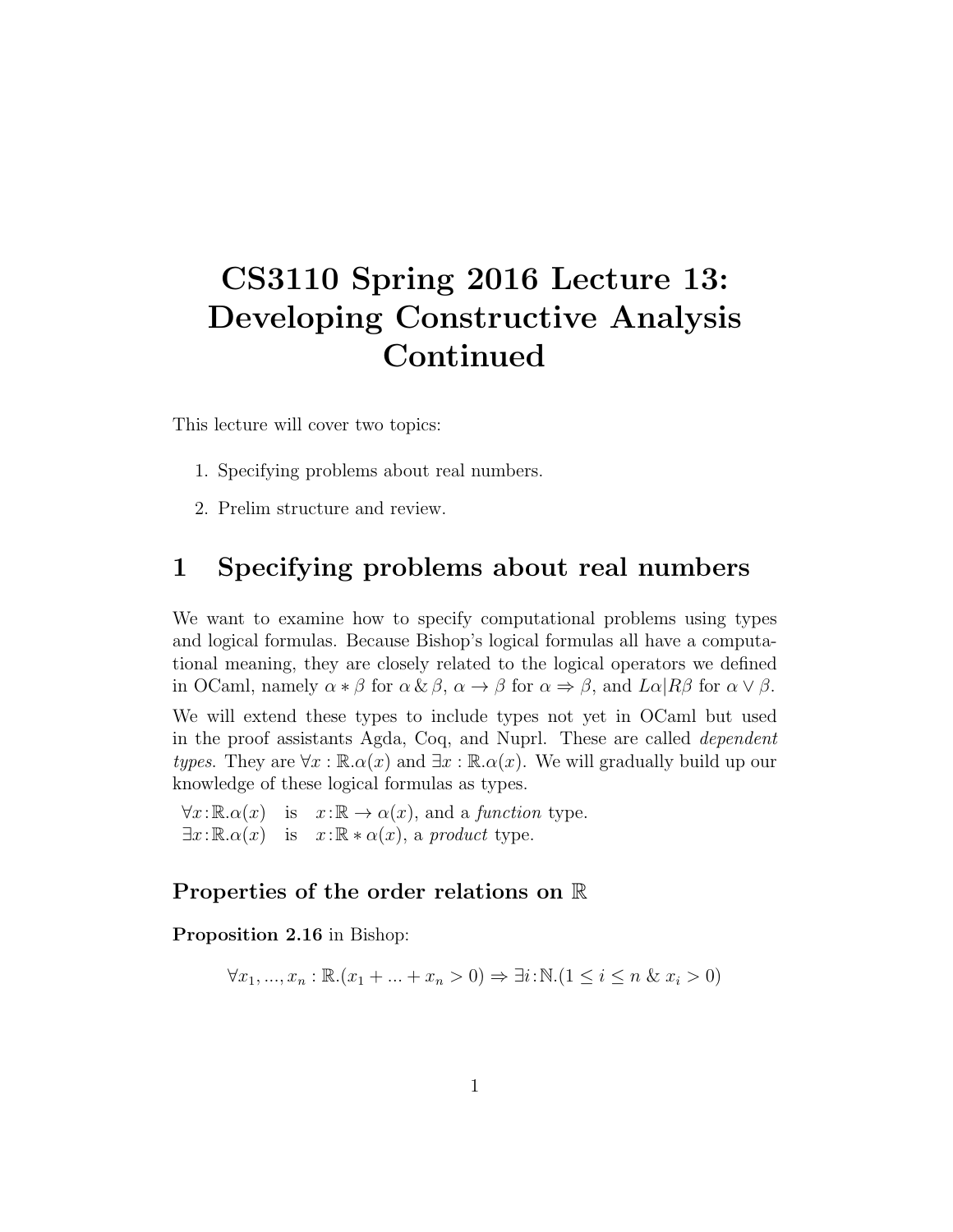#### Proof:

By Lemma 2.15, if  $x < y$  then we can find a rational number  $\alpha$  such that  $x < \alpha < y$ . Therefore there is a rational  $\alpha$  such that  $0 < \alpha < (x_1 + ... + x_n)$ . We can find rationals  $a_i$  such that  $|x_i - a_i| < \frac{1}{2i}$  $\frac{1}{2n} * \alpha$ .

Therefore  $a_i >$  $\alpha$  $2n$ for some i. (See Bishop page 26 for more detail.) For this *i* we therefore know  $x_i \geq (a_i - |x_i - a_i|) > 0$ QED

#### Corollary 2.17:

$$
\forall x, y, z : \mathbb{R}. (y < z \Rightarrow x < z \lor x > y)
$$

Remember that the constructive interpretation of 'or',  $x < z \vee x > y$ , is that we computationally know which inequality holds,  $x < z$  or  $x > y$ .



Notice that as our types become more complex, the nature of relations such as  $=$ ,  $\lt$ ,  $\le$ , etc. become more complex.

For integers,  $\mathbb{Z}$ , the meaning of equality,  $x = y$  in  $\mathbb{Z}$  or  $x =_{\mathbb{Z}} y$ , is a simple concept. Indeed we can *decide* on equality on  $\mathbb{Z}$  and  $\mathbb{Q}$ .

$$
0 = 0, \sim(0 = 1), 1 = 1, \sim(1 = -1), \sim(0 = 1), \dots
$$

For  $\mathbb Q$  equality can be reduced to  $\mathbb Z$ , namely  $\frac{2}{4} = \frac{1}{2}$  $\frac{1}{2}$  by "cross-multiplication",  $2 * 2 = 1 * 4.$ 

But equality on  $\mathbb R$  is a complex relation, see Bishop page 18.

**Definition 2.1.2**.  $(x_n) = (y_n)$  iff  $|x_n - y_n| \leq \frac{2}{n}$  for all  $n \in \mathbb{Z}^+$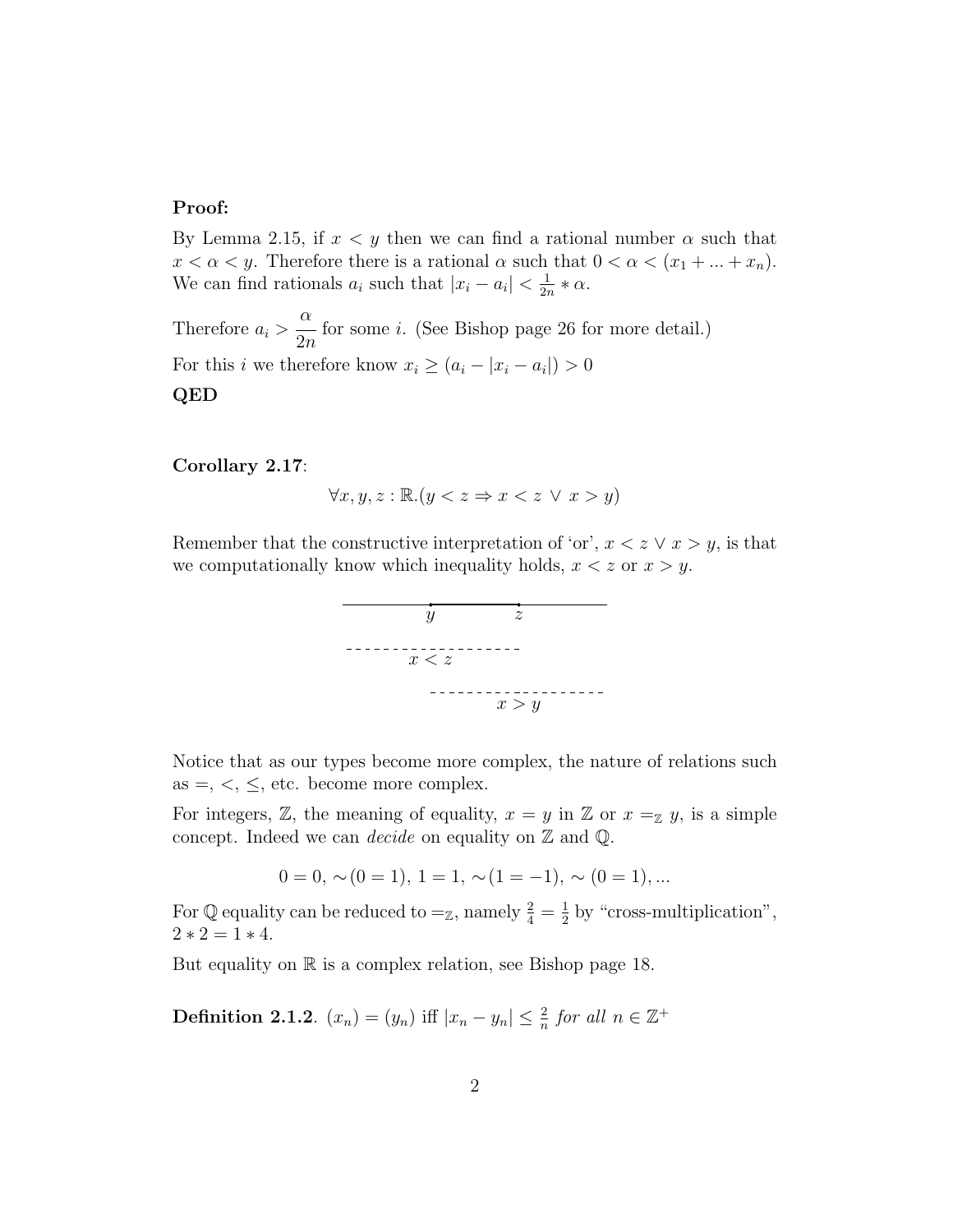This relation is *not decidable*, and we cannot "just compute" whether  $(x_n) = (y_n)$ . So we cannot prove  $\forall x, y : \mathbb{R}.(x = y \lor \sim (x = y))$ .

Can you think of a way to prove this?

We can prove  $\forall x, y : \mathbb{Q}.(x = y \lor \sim (x = y)).$ 

A constructive proof of this proposition actually provides a decision procedure for equality.

That is, given  $q_1$ ,  $q_2$  in  $\mathbb{Q}$ , we can decide whether  $q_1 = q_2$  or ~  $(q_1 = q_2)$ .

Bishop believes that all mathematics should have numerical meaning. This is an idea that was gradually refined in the late 1800's. We have mentioned that it was an idea tested in the development of analysis. L.E.J. Brouwer in 1907 showed that there is a natural logic for keeping track of numerical and computational meaning. He named this approach as intuitionism, suggesting that this is a natural way to reason about the computational processes that underlie mathematics.

We have already seen glimpses of this idea in the OCaml type system. We have noted that  $\&$ ,  $\vee$ ,  $\Rightarrow$ , and not  $(\sim)$  can be captured well using types.

Following Bishop, we want to extend this interpretation to the quantifiers,  $\forall x$ :  $T.\alpha(x)$  and  $\exists x$ :  $T.\alpha(x)$ . We need to exploit an idea not treated in OCaml explicitly. It is the idea of a parameterized type such as  $\alpha(x)$  or a dependent type.

We want to be able to define the computational meaning of  $\forall x, y : \mathbb{Q}.(x = y) \lor \sim (x = y) \text{ and } \forall x, y : \mathbb{R}.(x = y) \lor \sim (x = y).$ 

We'll see that the statement about  $\mathbb Q$  is "computationally justified' but the second, about  $\mathbb{R}$ , is not.

## 2 Prelim structure and review

The prelim will follow this pattern:

- 1. Syntax of OCaml
- 2. Evaluation rules and computation
- 3. Typing rules and type inference